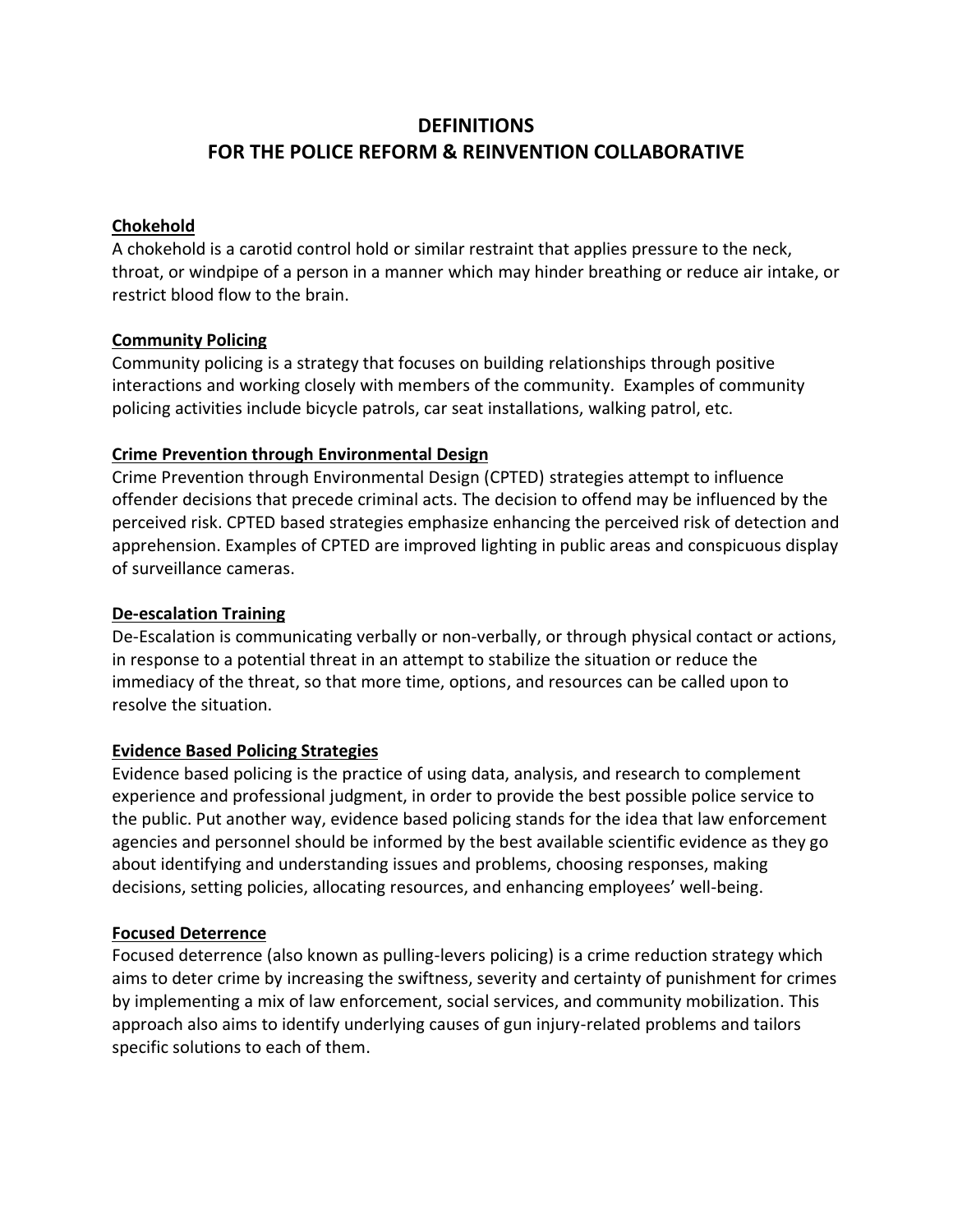#### **Implicit Bias Awareness Training**

Implicit bias awareness training teaches officers to recognize unconscious prejudices to improve decision making.

#### **Law Enforcement Assisted Diversion Programs**

A Law Enforcement Assisted Diversion (LEAD) programs are a community-based police diversion approach to addressing those involved in the criminal justice system because of addiction, mental illness, and poverty. In LEAD, police officers exercise discretionary authority at point of contact to divert individuals to a community-based, harm reduction intervention for law violations driven by unmet behavioral health needs. In lieu of the normal criminal justice system cycle (i.e. booking, detention, prosecution, conviction, incarceration) individuals are instead referred into a non-governmental entity that partners with the law enforcement agency and acts as the case manager for diverted individuals. The potential support services that the non-governmental entity could provide to the individual could include transitional and permanent housing, drug treatment, and/or peer counseling, among other things.

## **Procedural Justice**

Procedural justice is the idea that the methods for resolving disputes should be fair. Procedural justice focuses on the way police and other legal authorities interact with the public and how the characteristics of those interactions shape the public's views of the police, their willingness to obey the law, cooperation with the police in fighting crime, and actual crime rates. For individual law enforcement agencies, procedural justice stresses the treatment of individual cases in a uniform, transparent fashion.

# **Problem Oriented Policing and Hot Spot Policing**

Problem oriented policing is a policing strategy that involves the identification and analysis of specific crime and disorder problems, in order to develop effective response strategies. This approach requires police to be proactive in identifying underlying problems which can be targeted to reduce crime and disorder at their roots. Hot spot policing is a similar concept. Hot spot policing is a strategy that involves the targeting of resources and activities to those places where crime is most concentrated. The strategy is based on the premise that crime and disorder are not evenly spread within neighborhoods but clustered in small locations.

#### **Restorative Justice**

Restorative justice is an approach to justice in which one of the responses to a crime is to organize a meeting between the victim and the offender, sometimes with representatives of the wider community. The goal is for them to share their experience of what happened, to discuss who was harmed by the crime and how, and to create a consensus for what the offender can do to repair the harm from the offense. This may include a payment of money given from the offender to the victim, apologies and other amends, and other actions to compensate those affected and to prevent the offender from causing future harm.